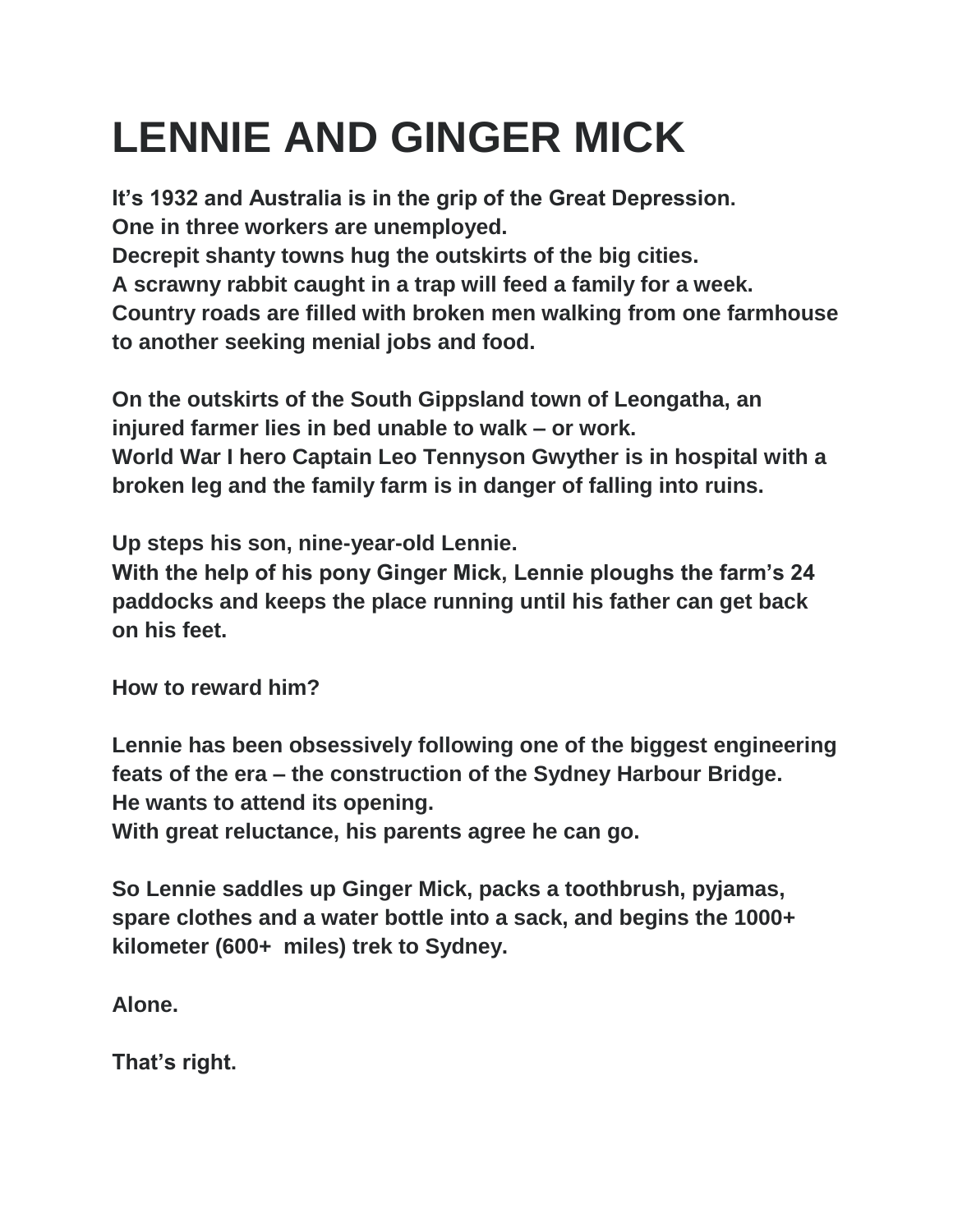**A nine year old boy riding a pony from the deep south of Victoria to the biggest and roughest city in the nation.**



**Told you it was a different era.**

**No social media.**

**No mobile phones.**

**But even then it doesn't take long before word begins to spread about a boy, his horse and their epic trek.**

**The entire populations of small country towns gather on their outskirts to welcome his arrival.**

**He survives bushfires, is attacked by a "vagabond" and endures rain and cold, biting winds.**

**When he reaches Canberra he is welcomed by Prime Minister Joseph**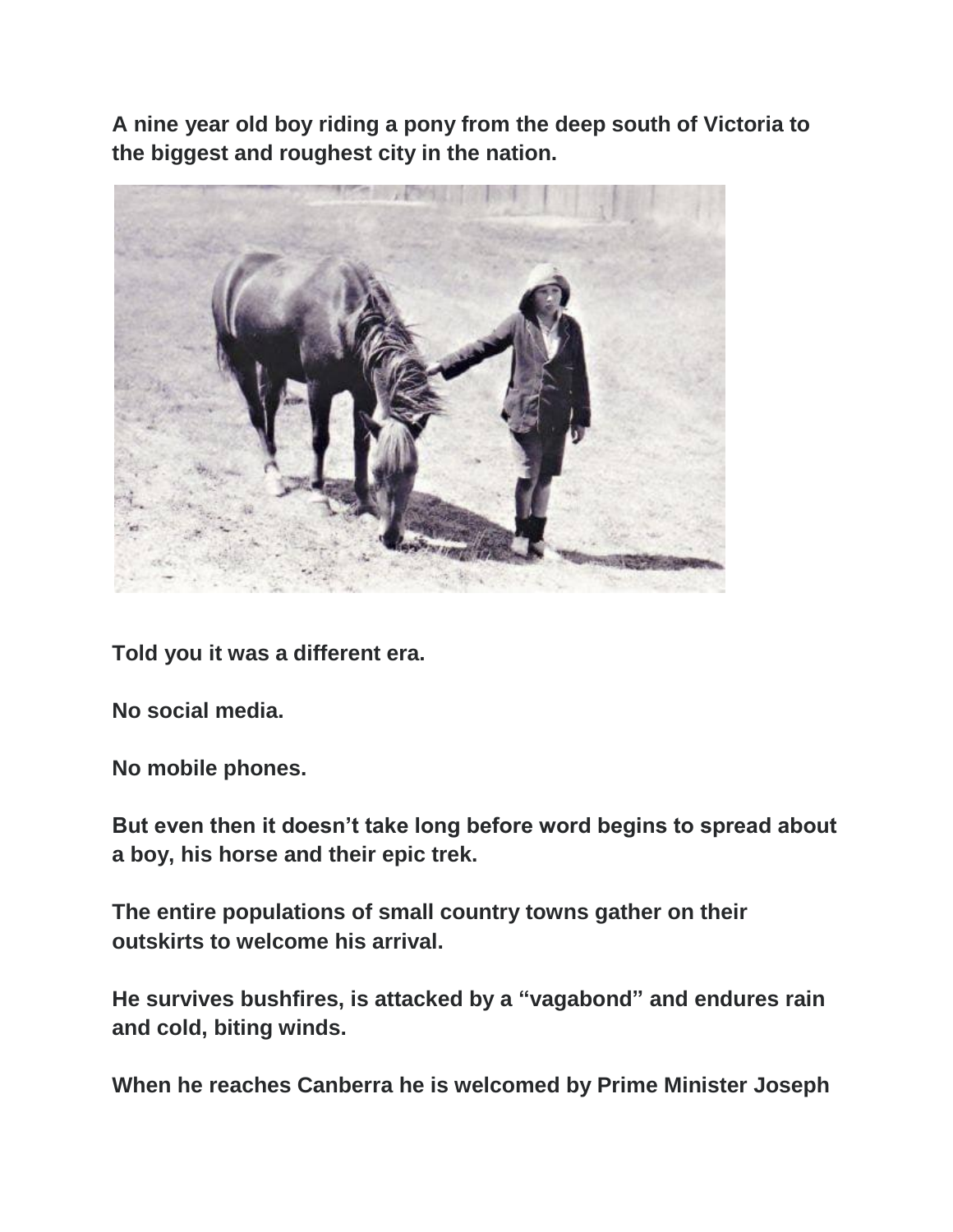**Lyons, who invites him into Parliament House for tea.**

**When he finally arrives in Sydney, more than 10,000 people line the streets to greet him.**

**He is besieged by autograph hunters.**

**He becomes a key part of the official parade at the bridge's opening. He and Ginger Mick are invited to make a starring appearance at the Royal Show.**

**Even Donald Bradman, the biggest celebrity of the Depression era, requests a meeting and gives him a signed cricket bat.**

**A letter writer to The Sydney Morning Herald at the time gushes that "just such an example as provided by a child of nine summers, Lennie Gwyther was, and is, needed to raise the spirit of our people and to fire our youth and others to do things – not to talk only. "The sturdy pioneer spirit is not dead … let it be remembered that this little lad, when his father was in hospital, cultivated the farm – a mere child."**

**When Lennie leaves Sydney for home a month later, he has become one of the most famous figures in a country craving uplifting news.**

**Large crowds wave handkerchiefs.**

**Women weep and shout "goodbye".**

**According to The Sun newspaper, "Lennie, being a casual Australian, swung into the saddle and called 'Toodleloo!'".**

**He finally arrives home to a tumultuous reaction in Leongatha.**

**He returns to school and soon life for Lennie – and the country – returns to normal.**

**These days you can find a bronze statue in Leongatha commemorating Lennie and Ginger Mick.**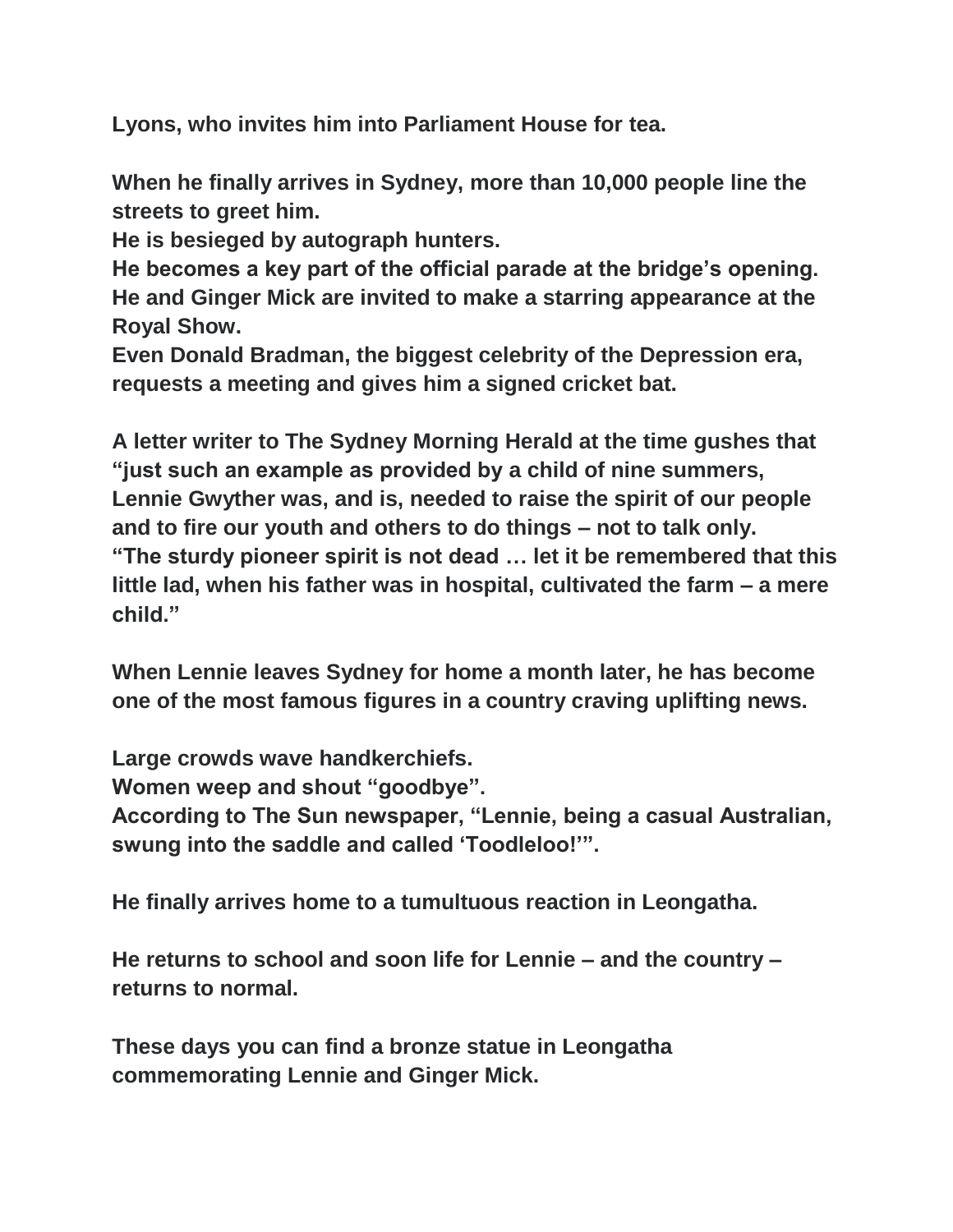

**But Australia has largely forgotten his remarkable feat – and how he inspired a struggling nation.**

**Never taught about him in school?**

**Never heard of him before?**